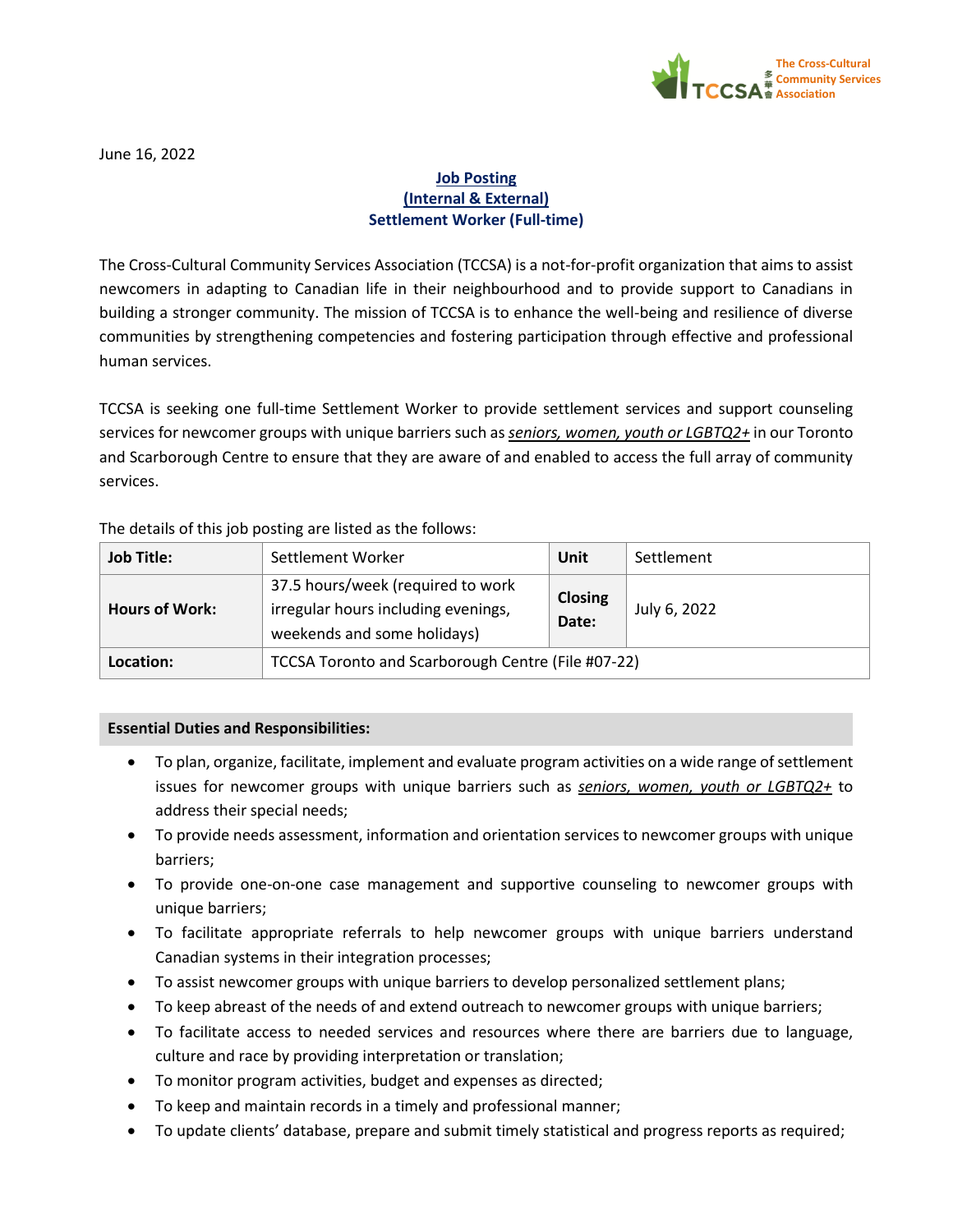

- To ensure programs and services are culturally sensitive to service recipients, and support unit goals;
- To ensure program and service contents are relevant to funders' priorities and newcomers' settlement needs;
- To establish and maintain excellent service quality for clients;
- To positively represent TCCSA and promote programs and services in the community;
- To keep the team updated on all new information and be cooperative in the maintenance of information by tracking government policies and community resources in order to effectively inform and refer clients;
- To attend internal/external meetings as required;
- To establish and maintain excellent working relationship and communication with internal and external groups to provide service to newcomer groups with unique barriers;
- To work in all four TCCSA locations (Downtown, Mississauga, Markham, Scarborough), and any other location as the Association expands;
- To perform other duties as may be assigned by supervisor.

## **Qualifications**

- University degree or equivalent in Social Sciences or a related discipline;
- Minimum of two years' experience in settlement and/or community service is required,
- Excellent knowledge and experience in working with diverse cultural and social backgrounds of newcomer groups with unique barriers such as *seniors, women, youth or LGBTQ2+* ;
- Understanding of, and sensitivity to needs of newcomer groups with unique barriers such as *seniors, women, youth or LGBTQ2+*;
- Excellent understanding of settlement and integration issues of new immigrants in general, and in particular in relation to newcomer groups with unique barriers such as *seniors, women, youth or LGBTQ2+*;
- Be innovative and excellent knowledge and experience in program design, activity organization, group facilitation and community outreach to newcomer groups such as *seniors, women, youth or LGBTQ2+*;
- Excellent knowledge of government and community resources;
- Effective communication skills to work with clients from diverse cultural backgrounds;
- Demonstrated interview, assessment, analytical and problem solving skills;
- Good organizational skills, ability to multi-task while maintaining accuracy in data collection and reporting;
- Excellent inter-personal skills; demonstrated teamwork experience and ability to establish and maintain excellent working relationship with stakeholders;
- Proficiency in written and spoken English, as well as a second language commonly used by clientele – Chinese or Ukrainian is an asset;